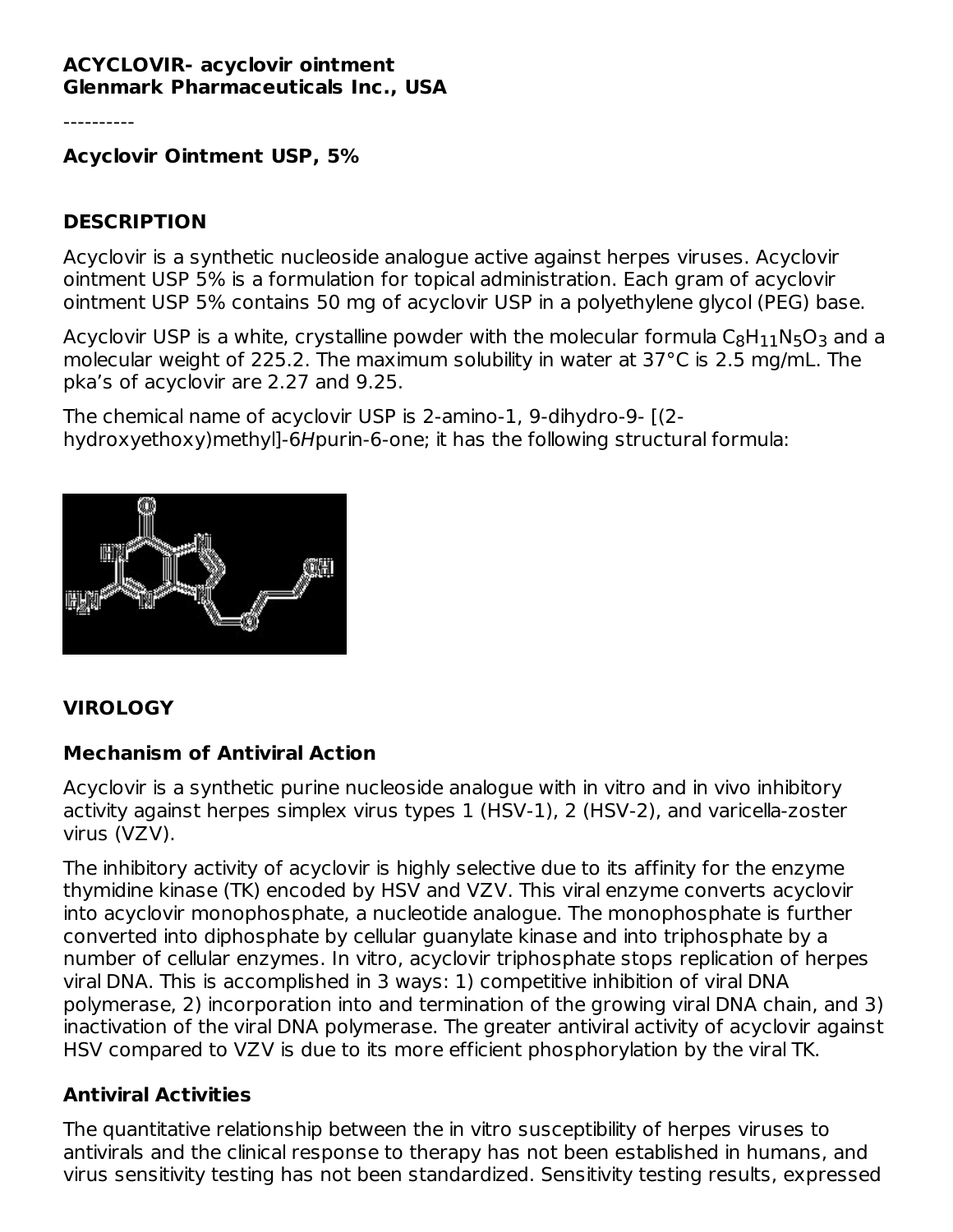as the concentration of drug required to inhibit by 50% the growth of virus in cell culture  $(IC_{50})$ , vary greatly depending upon a number of factors. Using plaque-reduction assays, the IC<sub>50</sub> against herpes simplex virus isolates ranges from 0.02 to  $13.5$  mcg/mL for HSV-1 and from 0.01 to 9.9 mcg/mL for HSV-2. The IC $_{\rm 50}$  for acyclovir against most laboratory strains and clinical isolates of VZV ranges from 0.12 to 10.8 mcg/mL. Acyclovir also demonstrates activity against the Oka vaccine strain of VZV with a mean  $IC_{50}$  of  $1.35$  mcg/mL.

# **Drug Resistance**

Resistance of HSV and VZV to acyclovir can result from qualitative and quantitative changes in the viral TK and/or DNA polymerase. Clinical isolates of HSV and VZV with reduced susceptibility to acyclovir have been recovered from immunocompromised patients, especially with advanced HIV infection. While most of the acyclovir-resistant mutants isolated thus far from immunocompromised patients have been found to be TK-deficient mutants, other mutants involving the viral TK gene (TK partial and TK altered) and DNA polymerase have been isolated. TK-negative mutants may cause severe disease in infants and immunocompromised adults. The possibility of viral resistance to acyclovir should be considered in patients who show poor clinical response during therapy.

# **CLINICAL PHARMACOLOGY**

Two clinical pharmacology studies were performed with acyclovir ointment 5% in immunocompromised adults at risk of developing mucocutaneous Herpes simplex virus infections or with localized varicella-zoster infections. These studies were designed to evaluate the dermal tolerance, systemic toxicity, and percutaneous absorption of acyclovir.

In 1 of these studies, which included 16 inpatients, the complete ointment or its vehicle were randomly administered in a dose of 1-cm strips (25 mg acyclovir) 4 times a day for 7 days to an intact skin surface area of 4.5 square inches. No local intolerance, systemic toxicity, or contact dermatitis were observed. In addition, no drug was detected in blood and urine by radioimmunoassay (sensitivity, 0.01 mcg/mL).

The other study included 11 patients with localized varicella-zoster infections. In this uncontrolled study, acyclovir was detected in the blood of 9 patients and in the urine of all patients tested. Acyclovir levels in plasma ranged from <0.01 to 0.28 mcg/mL in 8 patients with normal renal function, and from <0.01 to 0.78 mcg/mL in 1 patient with impaired renal function. Acyclovir excreted in the urine ranged from <0.02% to 9.4% of the daily dose. Therefore, systemic absorption of acyclovir after topical application is minimal.

# **CLINICAL TRIALS**

In clinical trials of initial genital herpes infections, acyclovir ointment 5% has shown a decrease in healing time and, in some cases, a decrease in duration of viral shedding and duration of pain. In studies in immunocompromised patients mainly with herpes labialis, there was a decrease in duration of viral shedding and a slight decrease in duration of pain.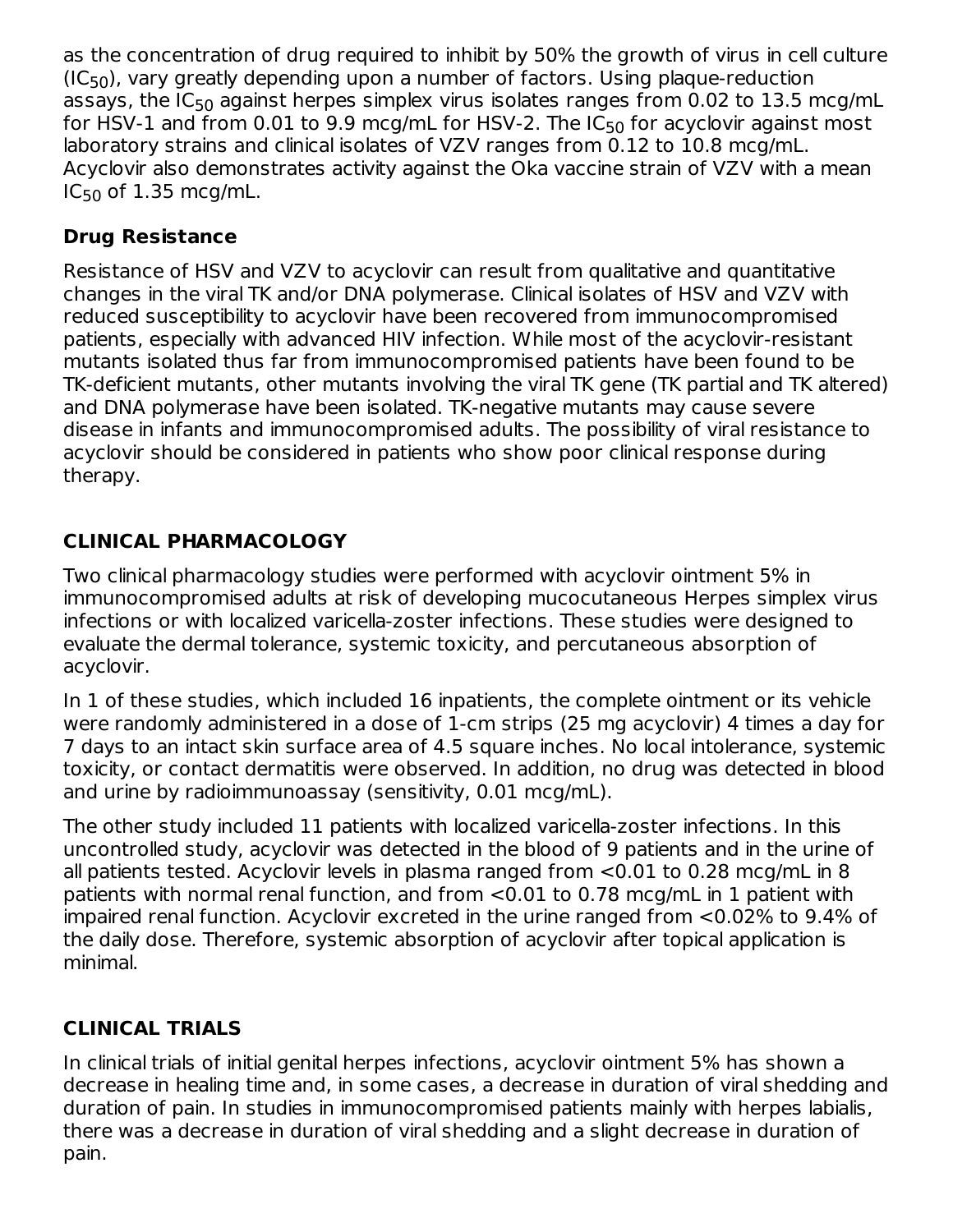In studies of recurrent genital herpes and of herpes labialis in nonimmunocompromised patients, there was no evidence of clinical benefit; there was some decrease in duration of viral shedding.

### **INDICATIONS AND USAGE**

Acyclovir ointment USP 5% is indicated in the management of initial genital herpes and in limited non-life-threatening mucocutaneous Herpes simplex virus infections in immunocompromised patients.

### **CONTRAINDICATIONS**

Acyclovir ointment 5% is contraindicated in patients who develop hypersensitivity to the components of the formulation.

#### **WARNINGS**

Acyclovir ointment 5% is intended for cutaneous use only and should not be used in the eye.

# **PRECAUTIONS**

#### **General**

The recommended dosage, frequency of applications, and length of treatment should not be exceeded (see DOSAGE AND ADMINISTRATION). There are no data to support the use of acyclovir ointment 5% to prevent transmission of infection to other persons or prevent recurrent infections when applied in the absence of signs and symptoms. Acyclovir ointment 5% should not be used for the prevention of recurrent HSV infections. Although clinically significant viral resistance associated with the use of acyclovir ointment 5% has not been observed, this possibility exists.

#### **Drug Interactions**

Clinical experience has identified no interactions resulting from topical or systemic administration of other drugs concomitantly with acyclovir ointment 5%.

#### **Carcinogenesis, Mutagenesis, Impairment of Fertility**

Systemic exposure following topical administration of acyclovir is minimal. Dermal carcinogenicity studies were not conducted. Results from the studies of carcinogenesis, mutagenesis, and fertility are not included in the full prescribing information for acyclovir ointment 5% due to the minimal exposures of acyclovir that result from dermal application.

#### **Pregnancy**

**Teratogenic Effects:** Pregnancy Category B. Acyclovir was not teratogenic in the mouse, rabbit, or rat at exposures greatly in excess of human exposure. There are no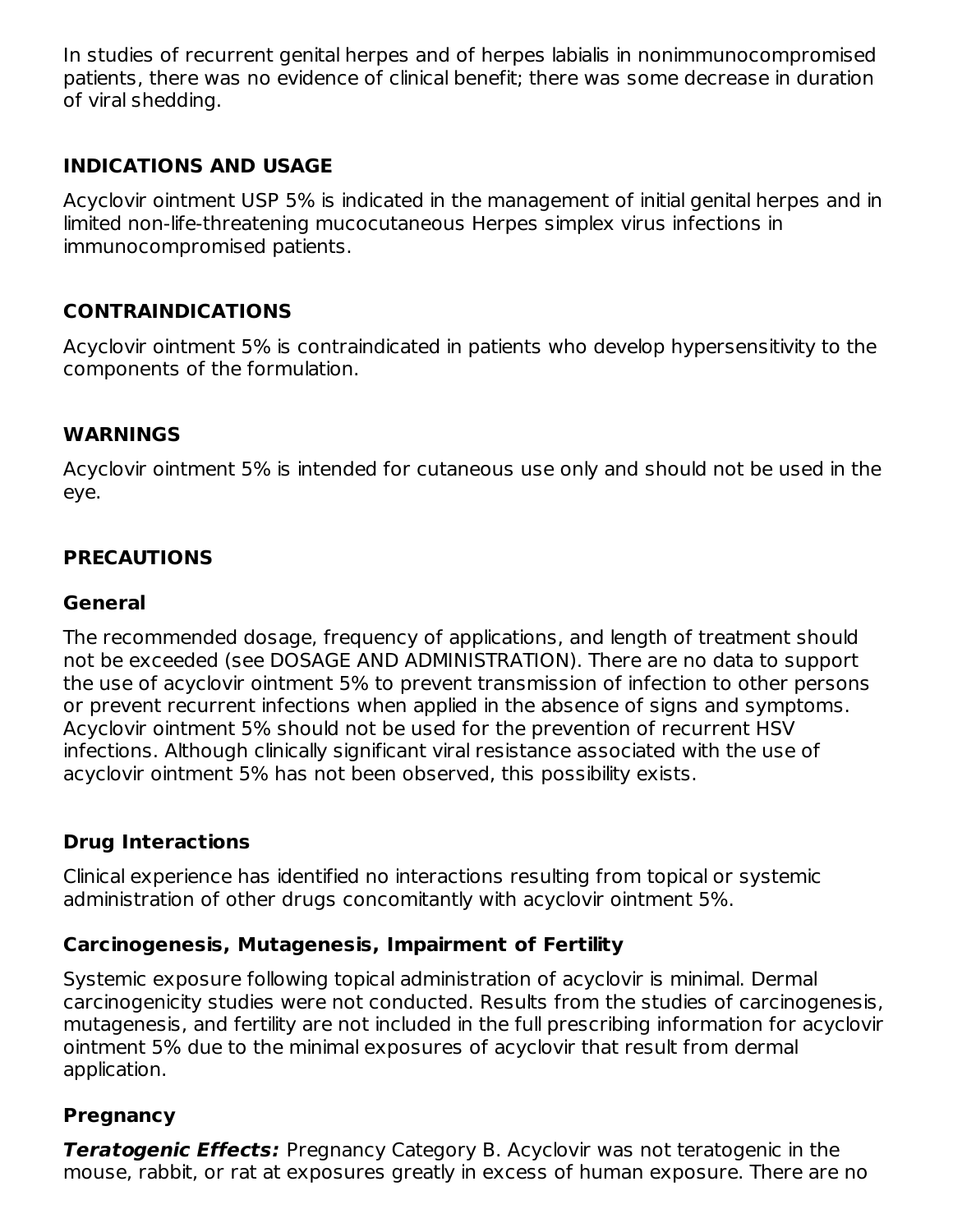adequate and well-controlled studies of systemic acyclovir in pregnant women. A prospective epidemiologic registry of acyclovir use during pregnancy was established in 1984 and completed in April 1999. There were 749 pregnancies followed in women exposed to systemic acyclovir during the first trimester of pregnancy resulting in 756 outcomes. The occurrence rate of birth defects approximates that found in the general population. However, the small size of the registry is insufficient to evaluate the risk for less common defects or to permit reliable or definitive conclusions regarding the safety of acyclovir in pregnant women and their developing fetuses. Systemic acyclovir should be used during pregnancy only if the potential benefit justifies the potential risk to the fetus.

### **Nursing Mothers**

It is not known whether topically applied acyclovir is excreted in breast milk. Systemic exposure following topical administration is minimal. After oral administration of acyclovir, acyclovir concentrations have been documented in breast milk in 2 women and ranged from 0.6 to 4.1 times the corresponding plasma levels. These concentrations would potentially expose the nursing infant to a dose of acyclovir up to 0.3 mg/kg per day. Nursing mothers who have active herpetic lesions near or on the breast should avoid nursing.

# **Geriatric Use**

Clinical studies of acyclovir ointment did not include sufficient numbers of subjects aged 65 and over to determine whether they respond differently from younger subjects. Other reported clinical experience has not identified differences in responses between the elderly and younger patients. Systemic absorption of acyclovir after topical administration is minimal (see CLINICAL PHARMACOLOGY).

# **Pediatric Use**

Safety and effectiveness in pediatric patients have not been established.

# **ADVERSE REACTIONS**

In the controlled clinical trials, mild pain (including transient burning and stinging) was reported by about 30% of patients in both the active and placebo arms; treatment was discontinued in 2 of these patients. Local pruritus occurred in 4% of these patients. In all studies, there was no significant difference between the drug and placebo group in the rate or type of reported adverse reactions nor were there any differences in abnormal clinical laboratory findings.

# **Observed During Clinical Practice**

Based on clinical practice experience in patients treated with acyclovir ointment in the US, spontaneously reported adverse events are uncommon. Data are insufficient to support an estimate of their incidence or to establish causation. These events may also occur as part of the underlying disease process. Voluntary reports of adverse events that have been received since market introduction include:

**General:** Edema and/or pain at the application site. **Skin:** Pruritus, rash.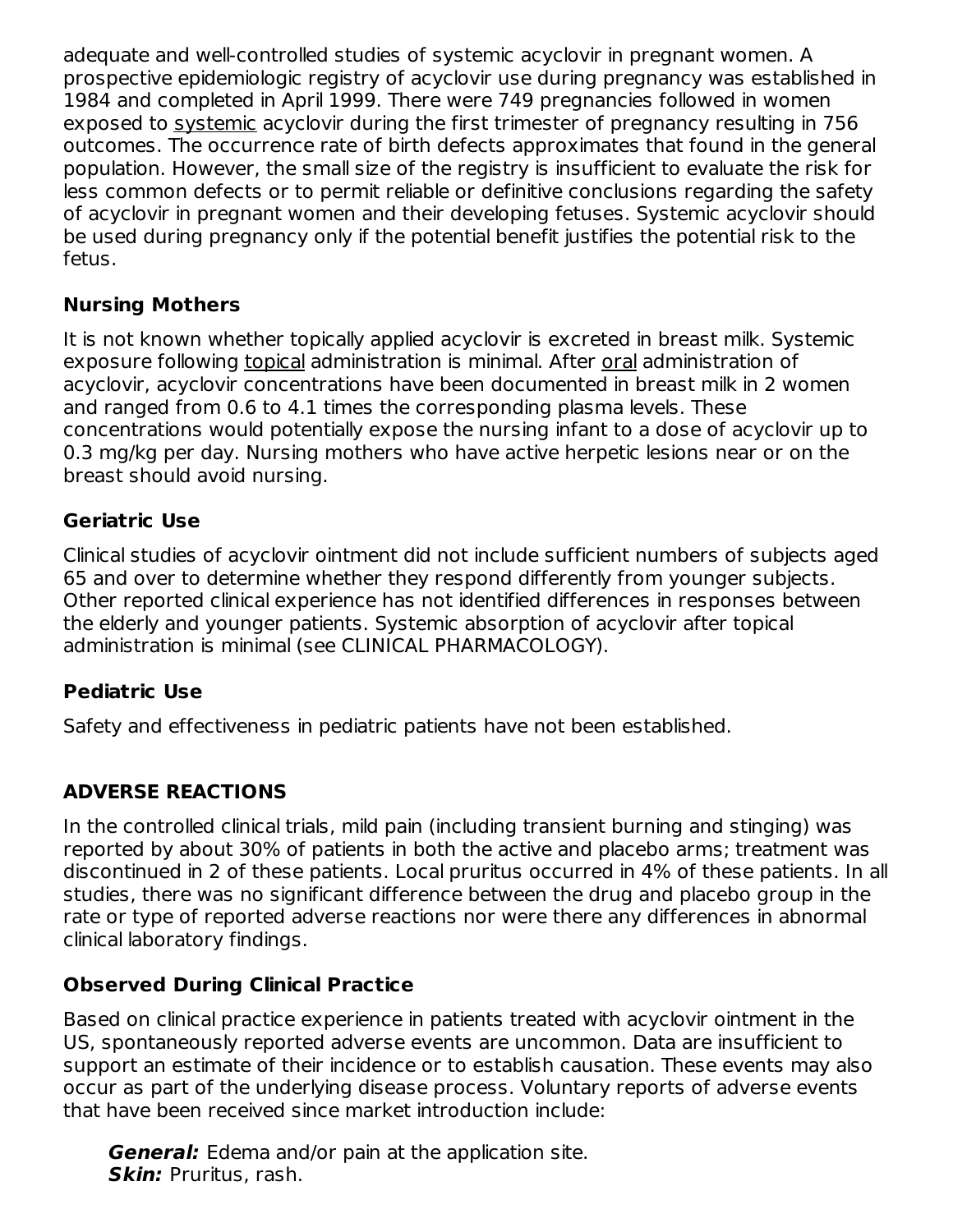# **OVERDOSAGE**

Overdosage by topical application of acyclovir ointment 5% is unlikely because of limited transcutaneous absorption (see CLINICAL PHARMACOLOGY).

# **DOSAGE AND ADMINISTRATION**

Apply sufficient quantity to adequately cover all lesions every 3 hours, 6 times per day for 7 days. The dose size per application will vary depending upon the total lesion area but should approximate a one-half inch ribbon of ointment per 4 square inches of surface area. A finger cot or rubber glove should be used when applying acyclovir ointment to prevent autoinoculation of other body sites and transmission of infection to other persons. **Therapy should be initiated as early as possible following onset of signs and symptoms.**

# **HOW SUPPLIED**

Each gram of acyclovir ointment USP, 5% contains 50 mg acyclovir USP in a polyethylene glycol base. Acyclovir ointment USP, 5% is a white to off-white translucent ointment. It is supplied as follows:

NDC 68462-746-17 15 gram tubes (1 tube per carton) NDC 68462-746-35 30 gram tubes (1 tube per carton)

Store at 20 $^{\circ}$  to 25 $^{\circ}$ C (68 $^{\circ}$  to 77 $^{\circ}$ F); excursions permitted to 15 $^{\circ}$  to 30 $^{\circ}$ C (59 $^{\circ}$  to 86 $^{\circ}$ F) [See USP Controlled Room Temperature].

Manufactured by:

**Glenmark Pharmaceuticals Ltd.**

Colvale-Bardez, Goa 403 513, India

Manufactured for:

**Glenmark Pharmaceuticals Inc., USA**

Mahwah, NJ 07430

Questions? 1 (888)721-7115 www.glenmarkpharma.com/usa

September 2016

# **Package/Label Display Panel**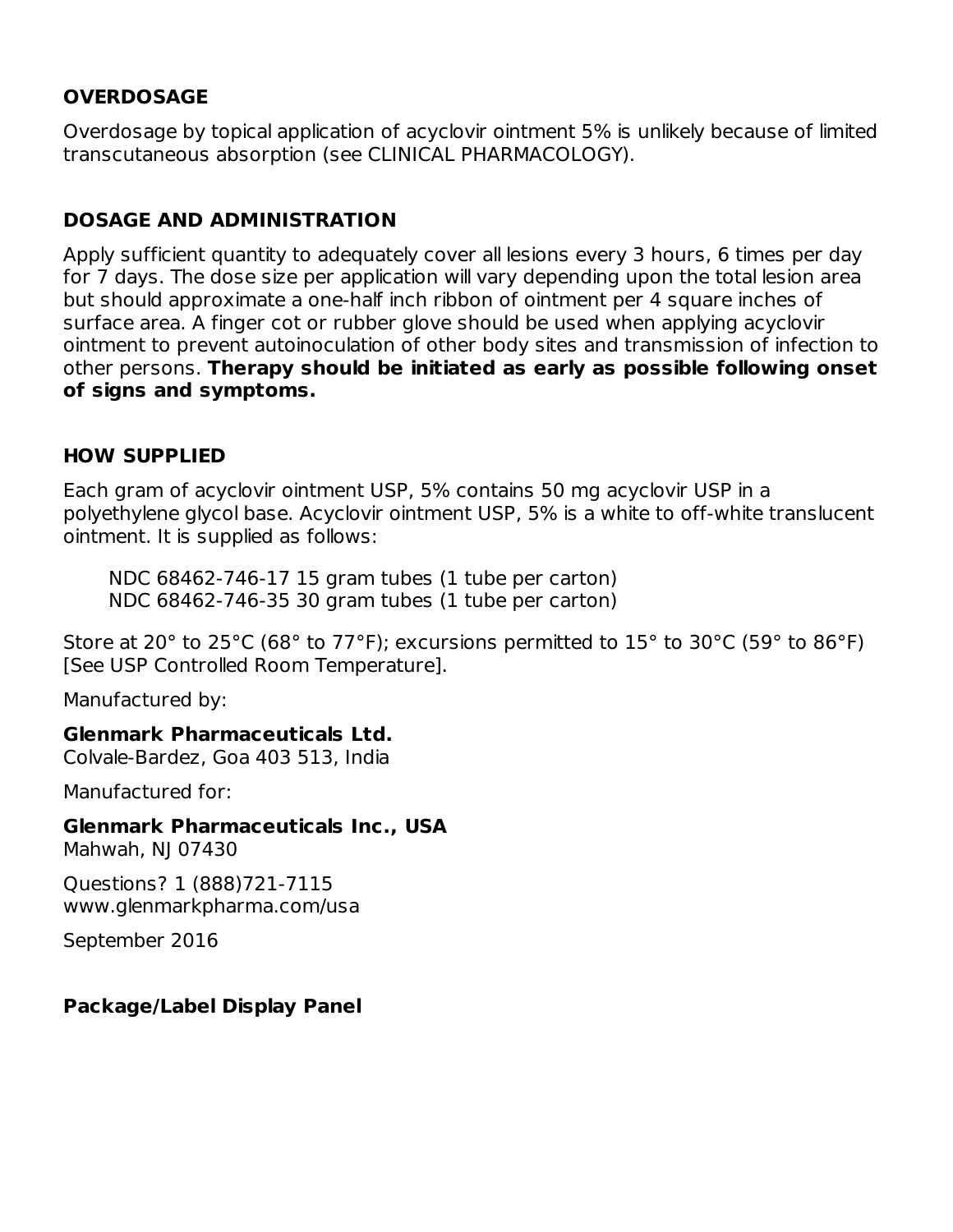|                                                   | UNVARNISHED AREA<br>150 mm<br>60 mm x 26 mm                                                                                                                                                                                                                                                                                      |                                                          |                                   |
|---------------------------------------------------|----------------------------------------------------------------------------------------------------------------------------------------------------------------------------------------------------------------------------------------------------------------------------------------------------------------------------------|----------------------------------------------------------|-----------------------------------|
| Ē<br>$\overline{5}$                               | Manufactured by:<br>Glenmark Pharmaceuticals Ltd.<br>Colvale-Bardez, Goa 403513, India<br>GO/DRUGS/648<br>Manufactured for:<br>Glenmark Pharmaceuticals Inc., USA<br>Mahwah, NJ 07430<br>09/16                                                                                                                                   | Questions? 1 (888)721-7115<br>www.glenmarkpharma.com/usa | <b>UNVARNISHED</b><br><b>AREA</b> |
| 荡                                                 | NDC 68462-746-35<br><b>Acyclovir Ointment USP, 5%</b><br>DERMATOLOGIC USE ONLY. NOT FOR OPHTHALMIC USE.<br>С<br><b>Glenmark</b>                                                                                                                                                                                                  |                                                          |                                   |
|                                                   | <b>Rx</b> only                                                                                                                                                                                                                                                                                                                   | 30 <sub>g</sub>                                          |                                   |
| <b>UNVARNISHED</b><br><b>AREA</b>                 | Each gram contains acyclovir USP 50 mg in a polyethylene glycol base.<br>Store at 20° to 25°C (68° to 77°F); excursions permitted to 15° to 30°C (59° to 86°F)<br>[See USP Controlled Room Temperature].<br>Usual Dosage: Apply 6 times a day (every 3 hours) for 7 days.<br>See prescribing information for dosage information. |                                                          |                                   |
| Acyclovir Ointment USP, 5 <mark>%</mark><br>0 0 0 | NDC 68462-746-35<br><b>Acyclovir Ointment USP, 5%</b><br>DERMATOLOGIC USE ONLY, NOT FOR OPHTHALMIC USE.<br>e<br><b>Glenmark</b>                                                                                                                                                                                                  |                                                          |                                   |
|                                                   | <b>Rx</b> only                                                                                                                                                                                                                                                                                                                   | 30 <sub>q</sub>                                          |                                   |
|                                                   |                                                                                                                                                                                                                                                                                                                                  |                                                          |                                   |

| <b>ACYCLOVIR</b>                                                               |                                        |                                                    |            |                                |                                     |
|--------------------------------------------------------------------------------|----------------------------------------|----------------------------------------------------|------------|--------------------------------|-------------------------------------|
| acyclovir ointment                                                             |                                        |                                                    |            |                                |                                     |
|                                                                                |                                        |                                                    |            |                                |                                     |
| <b>Product Information</b>                                                     |                                        |                                                    |            |                                |                                     |
| <b>Product Type</b>                                                            |                                        | HUMAN PRESCRIPTION DRUG                            |            | <b>Item Code (Source)</b>      | NDC:68462-746                       |
| <b>Route of Administration</b>                                                 |                                        | <b>TOPICAL</b>                                     |            |                                |                                     |
|                                                                                |                                        |                                                    |            |                                |                                     |
|                                                                                | <b>Active Ingredient/Active Moiety</b> |                                                    |            |                                |                                     |
| <b>Ingredient Name</b><br><b>Basis of Strength</b>                             |                                        |                                                    |            | <b>Strength</b>                |                                     |
| ACYCLOVIR (UNII: X4HES1O11F) (ACYCLOVIR - UNII:X4HES1O11F)<br><b>ACYCLOVIR</b> |                                        | 50 mg in 1 g                                       |            |                                |                                     |
|                                                                                |                                        |                                                    |            |                                |                                     |
| <b>Inactive Ingredients</b>                                                    |                                        |                                                    |            |                                |                                     |
|                                                                                |                                        | <b>Ingredient Name</b>                             |            |                                | <b>Strength</b>                     |
|                                                                                |                                        | POLYETHYLENE GLYCOL, UNSPECIFIED (UNII: 3WQ0SDW1A) |            |                                |                                     |
|                                                                                |                                        |                                                    |            |                                |                                     |
| <b>Packaging</b>                                                               |                                        |                                                    |            |                                |                                     |
| <b>Item Code</b><br>#                                                          |                                        | <b>Package Description</b>                         |            | <b>Marketing Start</b><br>Date | <b>Marketing End</b><br><b>Date</b> |
| NDC:68462-746-<br>$\mathbf{1}$<br>17                                           | 1 in 1 CARTON                          |                                                    | 07/31/2017 |                                |                                     |